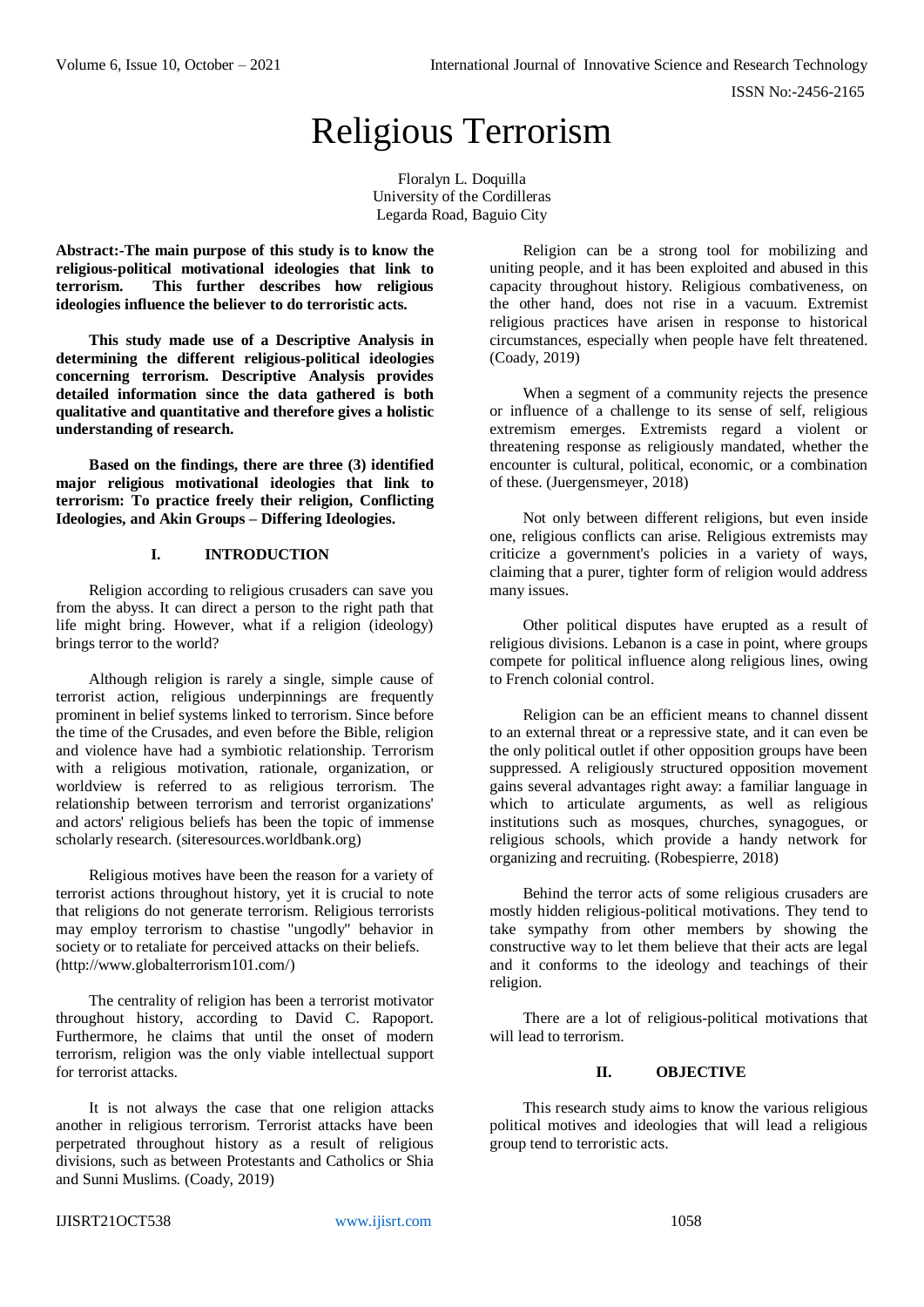ISSN No:-2456-2165

## **III. STATEMENT OF THE PROBLEM**

This study aims to describe religious terrorism, specifically is sought to identify the following problem:

1. What are the religious motivational ideologies that link to terrorism?

# **IV. DEFINITION OF TERMS**

**Religion.** The important aspects of life that some of its members have different interpretation towards the beliefs and teachings that might influence a group to do act of terrorism.

## **Terrorism**. It is the act that might bring fear and terror brought about by some negative religious ideologies.

**Political motive**. synagogues This is the desire for an act of violence to be carried out in the interests of a specific government or political party if it is politically motivated.

**Religious terrorism**. It is an act in which the crusaders believe to be the answer of their ideologies.

## **V. SCOPE AND LIMITATIONS**

This study is delimited on the different religious political motivational ideologies that link to terrorism.



# *Research Paradigm*

The research paradigm shows the various religious sects or faith with different beliefs based on their religious teachings where some of which used it for their own purposes, ambitions and hidden agenda to gain power through political motives and use violence through terrorism to pursue their selfish goals.

#### **VI. METHODOLOGY**

This study made use of a Descriptive Analysis in determining the different religious political ideologies in relation to terrorism. Descriptive Analysis provides detailed information since that data gathered is both qualitative and quantitative and therefore gives holistic understanding of research.

#### **VII. RESULTS AND DISCUSSION**

This section presents the analysis of the data gathered about the various religious motivational ideologies that link to terrorism.

Upon analysis of the data gathered, these are the identified religious motivational ideologies that link to terrorism:

## *To practice freely their religion*

Consider the conflict that erupted between the Jewish Zealots and the Romans in Palestine. For the right to freely practice their religion and the hope of the Messiah's Armageddon, Jewish Zealots fought the Romans. The

group's alleged terroristic attack sparked more open revolt and insurgency, but the hoped-for apocalypse did not occur, and the Romans were able to hold out in the end.

#### *Conflicting Ideologies*

Religious terrorists frequently assume that they are the "righteous remnant" among their fellow believers. Anyone who claims to be a fellow believer but refuses to take up arms in favor of the organization is deemed an apostateoutside of God's will, because they are the only ones willing to actually sacrifice for what their version of God has ordered them to do.

Theological justification of terrorism, according to Bruce Hoffman, makes God the primary, if not only, element of the religious terrorist, making all of the terrorist's actions legitimate and commanded by God. The religious terrorist sees his or her violent acts as an attempt to restore humanity's sinful relationship with God. This means that religious terrorism is more than a random attack on innocent people; it is an endeavor to sacramentally respond to God's ultimate demand. It is part of a metaphorical fight against evil, as are all acts of terrorism, but the in-group justification is unquestionable: God has authorized the group's use of violence.

For example, when Al-Qa'ida attacked the United States on September 11, 2001, killing nearly 3,000 people (some of whom were fellow Muslims), Bin Laden and other Al-Qa'ida leaders justified the attack as a way of steering the US away from actions and policies they considered immoral and contrary to God's law. Theologically, Al-interpretive